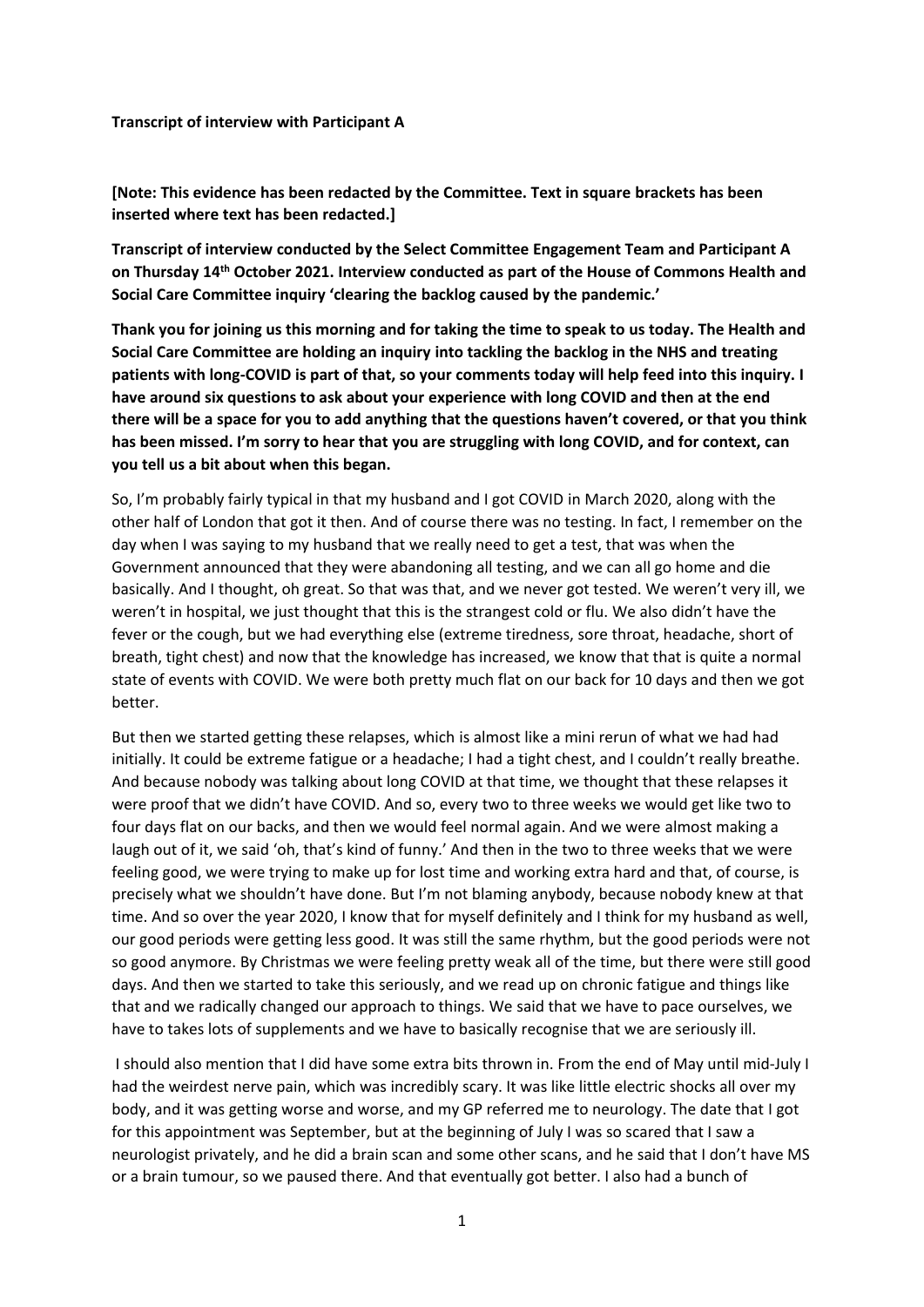excitements with my heart, like an irregular heartbeat, palpitations and sometimes funny heartaches, and a few times- because I've never had a problem with my heart before- it felt so bad that I ended up in A&E. The second time that happened the doctor on duty said that this is getting ridiculous, we need to refer you to cardiology. They saw me at a London hospital in March this year, and because it was an urgent referral, they did an MRI and an ultrasound, and they said 'yes, we can see inflammation, suggesting that you did have some damage of your heart but it's not major and it should heal itself over time.' And I think that's the only thing that got better, I don't have problems with my heart anymore. But I'm still stick, I'm just in the middle of another crash which means I barely have enough energy to get breakfast and make this call. After this, I am going need to lie down again for a couple of hours. So it's not great.

# **I'm really sorry to hear that you've been so unwell and that it's still continuing, and I'm very** thankful to you for taking the time to speak to us today, particularly if you are unwell and in a **down part.**

No, I really wanted to talk to you, because I think awareness needs to be raised about this. I watched the ZOE webinar on long COVID the other day, and they say, 'don't worry, you will get better' and the thing is, I haven't really gotten better. And of course it causes a lot of anxiety, and that's quite a hard thing to manage. I think my husband is getting better, he's better at managing anxiety not doing too much, but I'm not.

#### It must be really, really difficult. You've spoken about part of this, but the next question is asking **what it has been like living with long COVID.**

Speaking of anxiety, I spent most of 2020 in an acute state of alert and anxiety. I think that probably a lot of people did that, but I had this extra problem of not just worrying about the pandemic but worrying about having this thing and that nobody knew what it was. It made me incredibly anxious. And that of course is not good for recovery. The other thing that made me anxious right from the word go, is the Government mismanagement of the whole thing. I was just flabbergasted at how at every juncture they took the wrong turn, and they just made the same mistakes again and again and again. I just felt powerless, and I think that really hasn't helped.

This year I would say that my ability to work is 5-10%, which is not great when you're self-employed. I'm really lucky that I own my house with no mortgage, and my husband has a pension and some income coming in so we can manage, but if I had children or if I was in a job that didn't give me sick leave then it that would be a catastrophe. To put it in perspective, I'm an artist and normally I produce about one artwork a month, but I also apply for projects and do all the stuff that you have to do as a solo entrepreneur; get gigs, take part in exhibitions and network. But networking is completely out because social interaction, particularly in the evening, kills me. I had a solo show abroad lined up for this year and luckily, I was able to make all the work last year, when I was still able to work, which was until around November. Of course, I shouldn't have done that, but I did. I also had a show in Europe that I managed to pull off in November last year, and this year I made two new paintings that went into a group show in London and that was it. I've got nothing lined up for the future. I don't have the energy to put proposals in or talk to people. So, the individual economic impact is a disaster.

Life wise, I just have to really pace myself. So my crash is probably going to continue for another few days, so I pretty much can't do anything. And then very, very slowly it gets better, but you have to do one thing a day. If you go to the shops, then you can't talk to your friend on the phone. It's really hard. Luckily, I'm not bedbound, my husband I have never been bedbound, and I know that there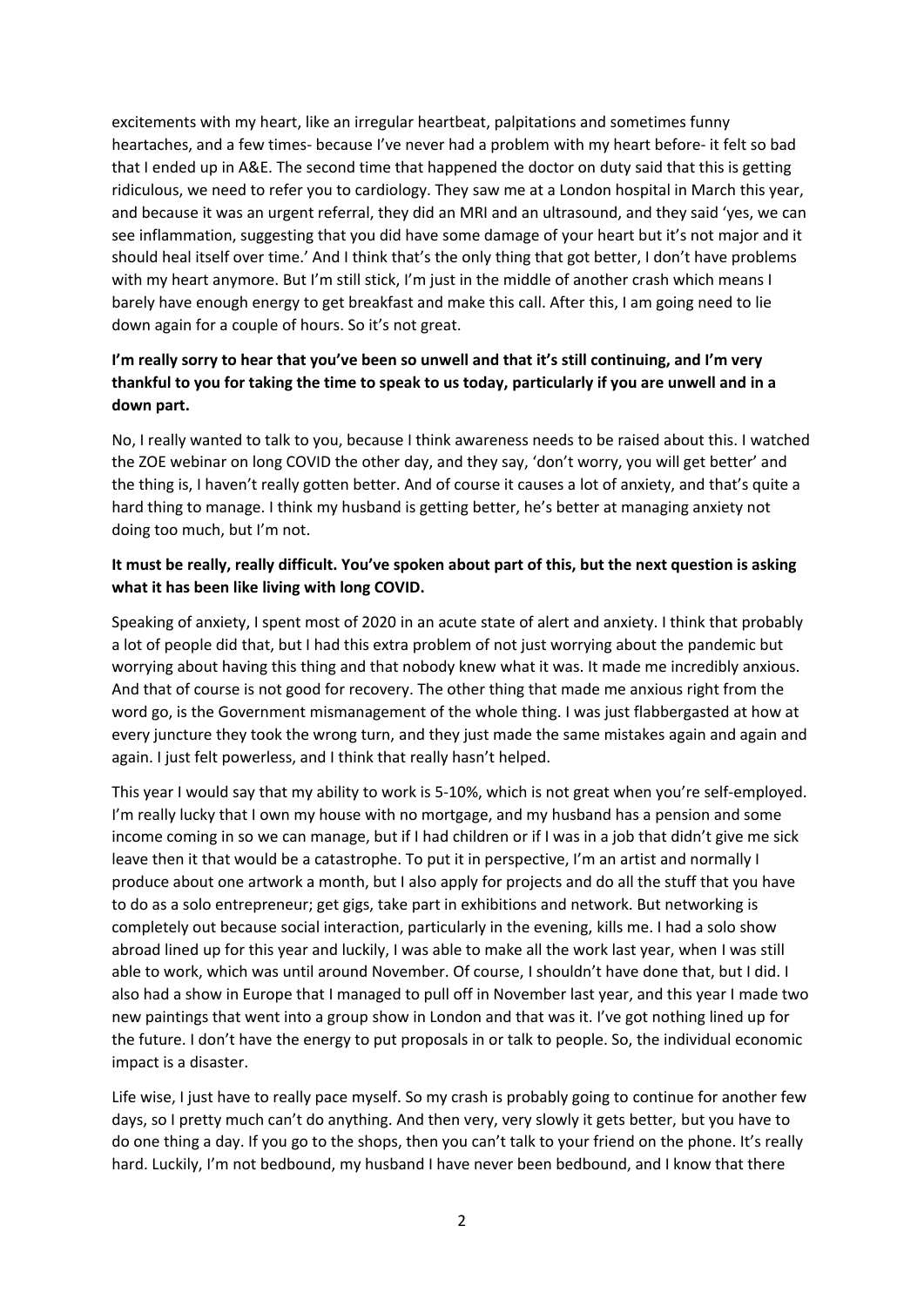are people that have been, but it's still incredibly hard. We used to be so active, both of us. I am 57, but I think I often passed as 10 years younger because I was just doing so much and being very physically active, walking everywhere, cycling everywhere, doing sports, not even thinking about what I was doing because I seemingly had boundless energy. And now, it's like you have to budget every activity and think how much energy this is going to cost me. I'm supposed to go to abroad for work next week, for the whole year they have waited for me to come, and in August I was able to visit my family and it went ok so I arranged this trip, and of course since then I've had two crashes. It is obviously not ok, so I'm still not sure of I'm going. Does that sort of illustrate that it's all a bit of a struggle?

#### I think it really does, and I think you've shown how it impacts the different parts of your life. **You've spoken about your work and how it's impacted your ability to create your work, but also…**

And the social thing, I've just felt so lonely and isolated. I have some good friends, and they came around over the summer when I said I can't come to the café right now, can you come to the garden. And so we did sit in the garden and it was really lovely, but that is getting more difficult with the winter coming. People have been really lovely, but you know people have their own lives. So the social aspect it really not very nice.

## **And thank you for sharing that, because I think it's really useful for the Committee to hear. Obviously, they hear about accessing treatment, but there's also all the other parts of long COVID,** and the impact that it has, and the idea of being on your own and isolated is really important to **hear so thank you for sharing that.**

There was one more thing that both my husband and I experience when he used to get the crashes and I get them now, it just likes somebody flips the switch and you get really, really depressed. It's like the world turns black, and it's really horrible. When you get out of it, it's almost like the switch flips back again and you wonder 'what was all that about?' But I've never been so depressed in my life and that is really scary. I'm hopefully getting some talking therapy through my local authority pretty soon. The other thing is, in terms of limited ability to do stuff, in the ZOE COVID seminar they were saying that people with long COVID should get themselves into long COVID clinics, and on those trials for medication, but half the time you don't have the energy for that. I actually cut down on my doctors' appointments because I would rather have a coffee with a friend, because it takes so much energy to chase medical.

**That's understandable and, as you said, if you're budgeting your time you still want to have that** social time, so trying to pick between the two much be really difficult to do. You spoke in your **answer to the first question, about how you were having weird nerve pain- which must have been really scary- and the heart palpitations and that you went to hospital and sought treatment for those, and I'm just wondering if you've sought treatment for other aspects of long COVID? When did you first seek treatment when you started to feel unwell last year?**

I think I first sought treatment in May last year. It was quite interesting, because up until the winter last year it was actually possible to get something done in the NHS, but now it's pretty much ground to a halt. I mean, the reason I ended up in A&E the first time with my heart in June last year was because the GP said you better go to A&E. I just wanted a GP to reassure me, and he wasn't reassuring, he said you better to go to A&E and check yourself out. They weren't seeing anyone in person, and my GP still isn't. The second time I went to hospital was in December, I think. There were more people in A&E then, but I still got done in an afternoon. And the third time, I was lucky and unlucky. I felt like I was going to pass out- and if you've never had a heart problem and then you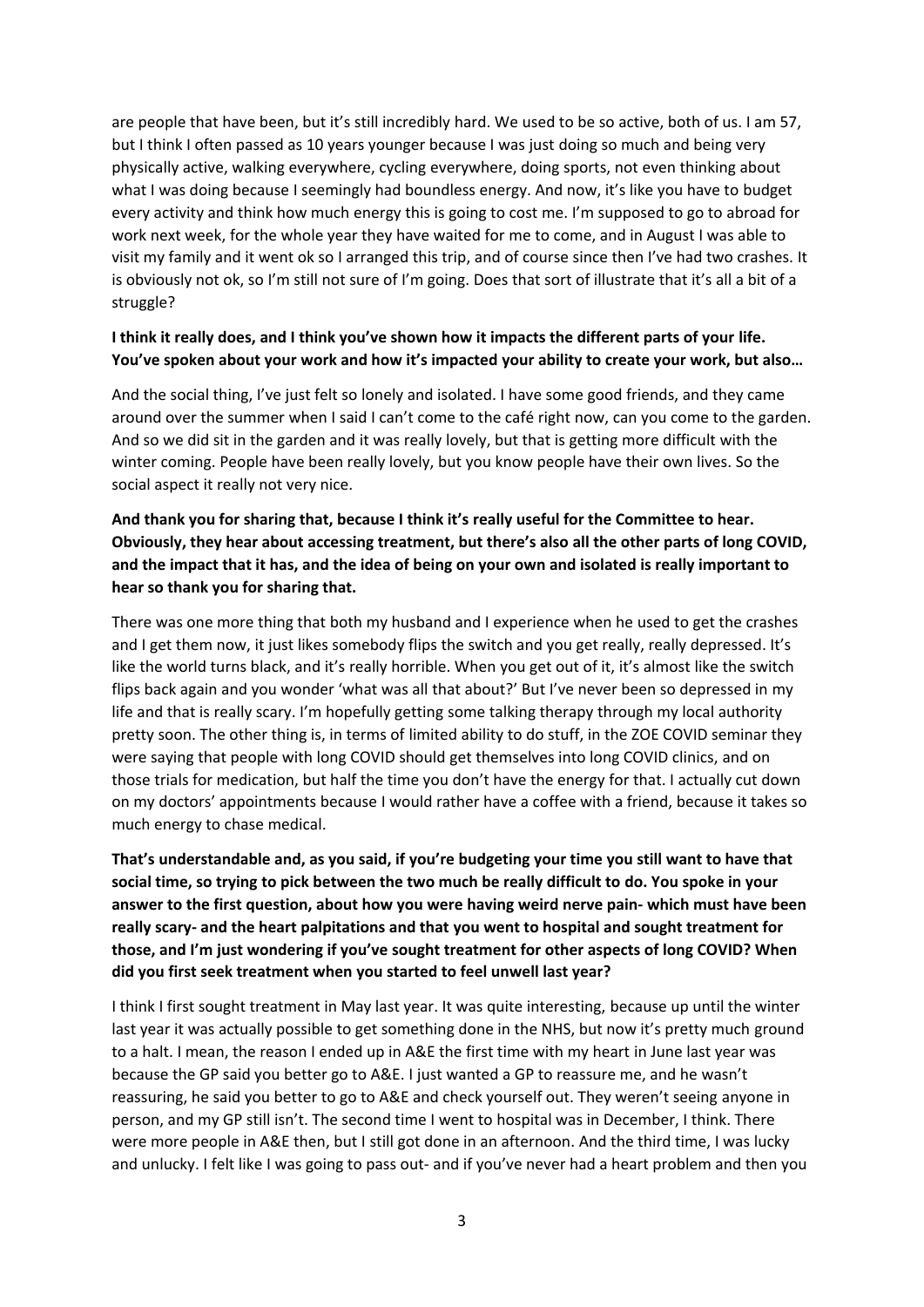suddenly have something with your heart it scares you- I was so scared and my husband looked at me and said I was really white, so we called an ambulance, and they came really quickly. That was in February and it was definitely trolley beds in corridors, but we did get seen eventually and at that point I'd already been referred to cardiology. And, like I said, they did the heart scan and MRI in March and the ultrasound a couple of months later. In the summer they also put me on an exercise bike to see what my heart would do with cardio. I haven't heard back from them. That was a big step to get that diagnosis, that there was something wrong with your heart, but luckily it didn't look like it was major, and it was not a case of putting me on steroids. So I did have that conversation with cardiologist, and it was incredibly helpful. I'm doubting if this would happen now because everything seems to be overworked. When I eventually got to see a neurologist from the NHS, not see but talk to on the phone, they got all my data from the private doctor. They finally called me for an MRI of my legs in May this year, and I haven't heard anything back. The fact that I'm not hearing anything back shows me that these services are really overloaded at this point.

I think from autumn last year, when the news about the long COVID clinic came out, I got onto our GP about it and at first they didn't really know anything about it. About two months went by, and I then I got referred to my local authority service, which at this point wasn't a long COVID clinic- it was just an occupational therapist and a respiratory physio trying to assess people, which they did over the phone not in-person. That was I think, sorry I didn't keep a record or that, but it was definitely in the winter, it might have been in February. It was a very nice man who interviewed me, and I asked if he was in anyway connected to these long COVID clinics proper, and he said that they weren't. And I wanted to be referred to a proper long COVID clinic, so the GP got back on it and eventually in May I got to see someone in a hospital, she again was a physio. She was quite good, and she did a test to establish that I didn't have PoTS, which is a thing that could cause dizziness, because since March I've been really struggling with an incredible debilitating dizziness and headaches. So that was kind of helpful. She was looking at me and saying that 'this is crazy; I'm seeing you here, you have your GP, you've got an ongoing file in neurology and cardiology, this really should be joined up.' And I said no it isn't and nobody is taking a holistic view. And she said that we can do something about it, but I think you should be under your local authority because they have now declared themselves a long COVID clinic. It's the same two therapists, but they are now a long COVID clinic. Eventually the local authority people got back to me and told me that they now had an app that patients can use to track their symptoms, and have a fatigue diary, and it has some helpful information to help recovery. So I did that and for a while they monitored my symptoms, and they asked me if I can keep a fatigue diary, because I am probably not pacing myself. So we had a conversation about that, and I think I managed better. Then suddenly in July, I got a call and they said that they are discharging me because they can only do assessments and they can't really look after people because they haven't got the staff. They said that that the guy who had initially interviewed me had left, and they haven't been able to fill his post. I've had further conversations with this woman (who herself has now left as well) and she said that they are having this monstrous staff recruitment crisis. They can't get people, and I think that's probably not just the long COVID clinics. It just shows that people are trying, but they are desperately understaffed and under resourced, and it's a bit of a postcode lottery. I think the hospital are still running their long COVID clinic in the hospital, but they've probably got patients coming out of their ears, and I don't know how they're doing so I'm not exactly trying to get back into there.

I've now decided that I'm just going to have to manage this myself. You can't get in to see GPs, you can't make an appointment, you have to fill out a form that takes 45 minutes to fill out in order to get seen and half the time I just can't be bothered. So then you have to make an emergency call at 8:00 in the morning, and be on hold for 15 minutes, and then you may get a call the next day, but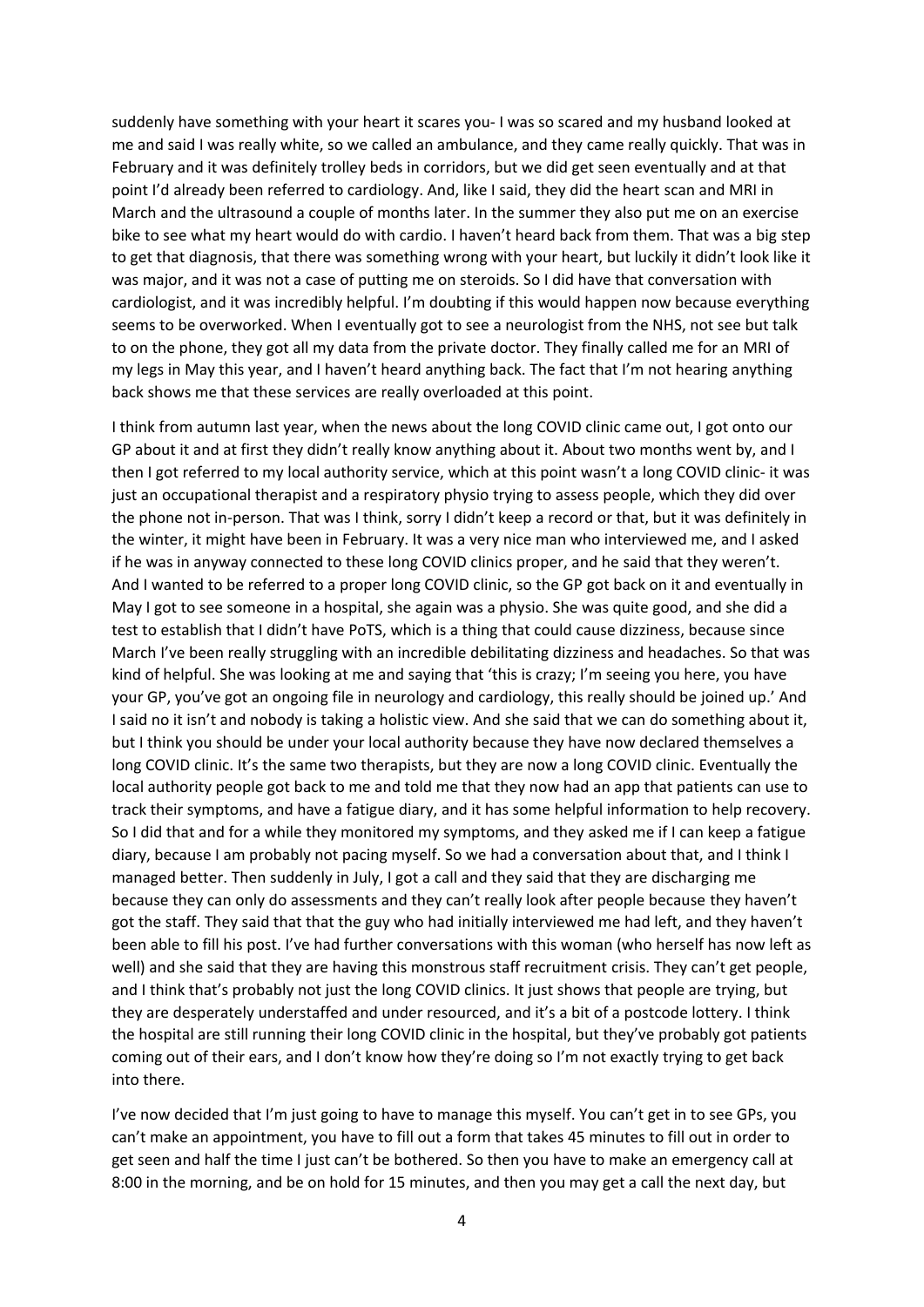I'm kind of thinking what is the point? The lady at the long COVID clinic that I was speaking to when she was still there, I told her that I think that my dizziness is a vestibular problem, and to establish whether that's true I should see a vestibular physiotherapist- I know that because I had another viral infection six years ago that destroyed my balance, so I kind of know what that feels like. And she said OK, you should, but I can't refer you, I have to ask the GP to refer you to ENT and they will then refer you to the physiotherapist. And I said 'good luck with that.' And sure enough I never heard a thing. So come August, I got an earache as well, and I thought this is just getting out of hand so I went to see an ENT consultant privately who specialises in vestibular issues, and he diagnosed me right away. He said I had a vestibular migraine, and that it's quite common in people like you who've had previous trauma, and then having further trauma with COVID and the stress of that. He has referred me to a vestibular physio who I'm paying for privately. Thank God that from a previous job, I have insurance that pays a part of that otherwise it wouldn't be happening. She is now giving me exercises to do. This is what should have happened months and months ago, but the lady at the long COVID clinic couldn't even tell me about a locally based vestibular therapy because she didn't know any, so we probably wouldn't have gotten very far with that. So that's the sad story.

## **It sounds like you've been pushed around from department to department and seeing lots of different people, and that it's been a real struggle to access the treatment that you need, and you've mentioned that you've had to go private to cover that.**

Yeah, it's a real problem which is that there is not enough staff. Of course, at first it was not knowing what to actually do. A lot of the long COVID clinics are set up to deal with lungs, but in fact it seems that for a lot of people the lungs aren't the problem, my lungs are fine. It's a multi-disciplinary thing and that's very hard to set up. It seems that the well-meaning people in the local authority long COVID clinic had only limited authority to refer me to, or liaise with, specialist services and that's a catastrophe. It shouldn't be like that. They should be the hub, instead the hub in my case seemed to be the GP and they're already completely overloaded, so that doesn't work.

## **So my next question, is something that you've covered quite well already, but you may have more to add and it's how supportive did you feel the NHS was in helping you to access care?**

Well I've described the system, but I should say that when I actually got to see people most of them were really good. Starting with the paramedics who picked me up in January, they were two of the loveliest people in the world. The doctor in A&E who referred me to cardiology was amazing. It was 8 at night, and he said that this is getting silly, and you need to be seen by someone. These are all people who are trying to make the best out of a very impossible situation for the NHS. The cardiologist that I've spoken to over the phone has been very good, but he has to split himself into a million parts so he can't speak to me very often. I know why, but it is difficult. With neurology, I don't know what is going on, but they are obviously very under-resourced as well because if the GP can't even get a result of a test that you had four months ago that's not very good. When the second clinician left the long COVID clinic, she told me that she has to delete me from the app because it needs a clinician to be associated with it, and I told her that this is just madness isn't it. It's just me doing it, so why do you have to kick me off? She agreed, and they had a meeting and they found that there was a way to technically keep the app on my phone and keep me doing it for my own good self. One thing that she could do directly was refer me to talking therapy, and there was another hiccup with a letter that I didn't get so the whole thing was delayed by four months, but I'm finally starting to get it.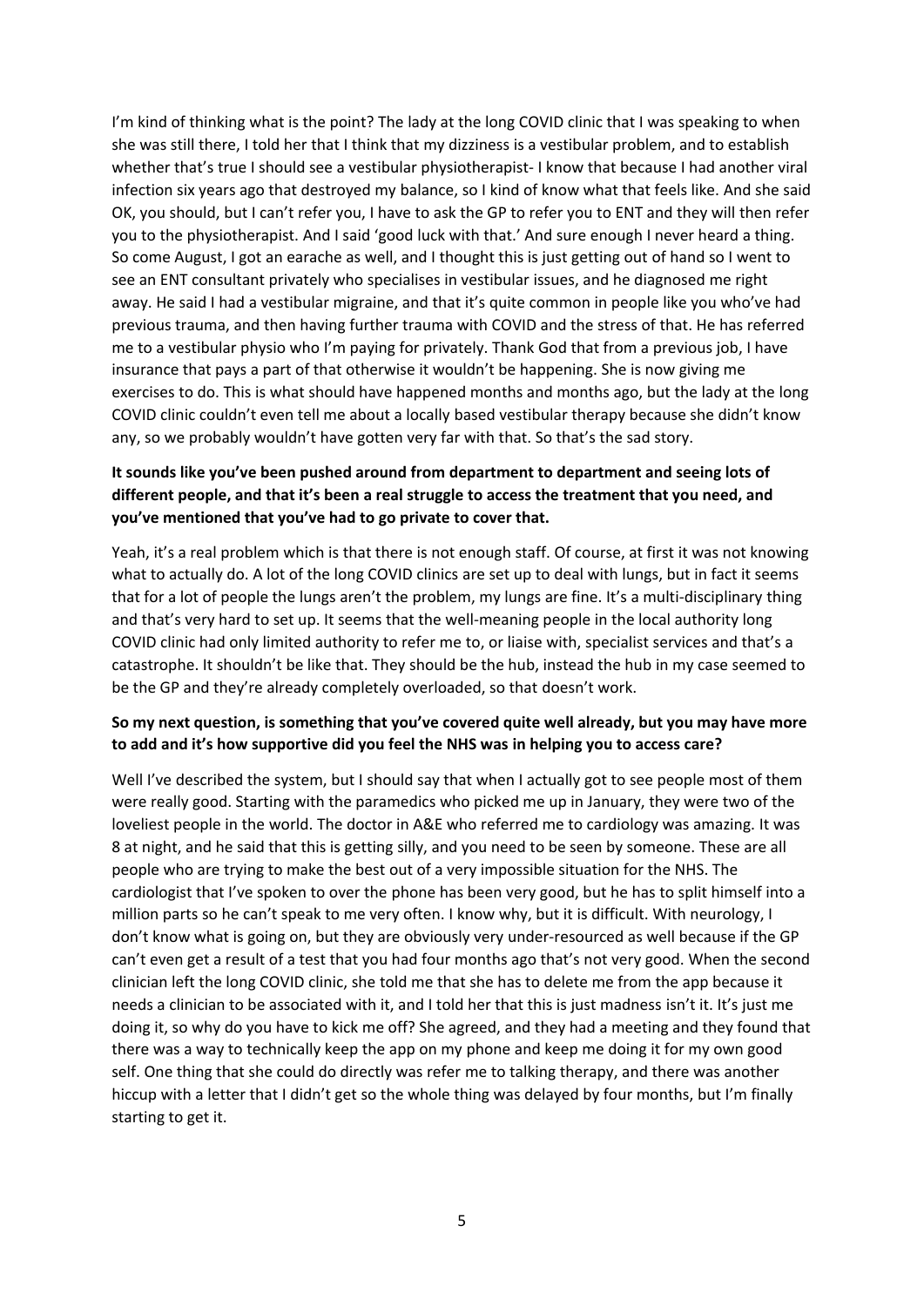# **I think that that is something that the Committee have heard in this inquiry, that the people are supportive, but that the system may be making that difficult so thank you for sharing that. My** next questions is, what do you think that the system, so the NHS, could do to better support you?

I think there needs to be a whole lot more resource and money put into long COVID clinics, and they need to be the hub with the authority to refer people to specialist treatment that may be required. In the hospital, they at least had a protocol whereby before referring, GPs needed to carry out a number of very simple in person tests, such as blood pressure, sitting, standing and running and they wanted an x-ray of the heart and the lungs, and you had to get that through the GP. You cannot do all this over the phone. The tests that the lady did about PoTS, you had to be there. So it has to be better resourced. And the long covid clinics have to be a hub, because you can't put in every long COVID clinic a cardiologist, a neurologist, and a bunch of different therapists. That would be my number one recommendation. My guess is that 90% of the long COVID clinics are under-resourced, because if it's the case that they can just assess you, but can't do anything with you, then why bother?

I also wonder about the data gathering, whether there is actually a record being kept centrally about what's going on and how many people like me are still sick after 18 months of having this. How joined up is this? It should be. For example, in terms of data gathering, my husband got assessed, because I told him that we want to ensure that he counts as a number. But he decided that he was much better off just managing this by himself, he didn't want to put his energy into doctors, so he's just fallen off the radar and people don't know that there is a formerly very fit man with 18 months of long COVID, just sitting around somewhere. So that needs to be a whole lot better.

**Thank you. So just to feedback, some of the things you've talked about include seeing GPs in person, particularly to do the tests, because you're going to hospitals and in theory, they could do some of these tests at the GP. So more GP appointments in person. We've got better resourcing for COVID clinics, and with that allowing them to do more than just assessing. At the moment they're very much focused on assessing patients, but there isn't much they can do on treatment,** and that needs to change. And then there is data gathering, so how much is being shared. I know you spoke earlier about how it took a long time for people to realise that long COVID is, and how **it's impacting people, and I guess that could go back to data gathering and how that could have helped.**

I think there is a huge difference in long COVID clinics. The service in my local authority is very, very tiny and they're probably better in the hospital. It seems to have proper recovery programmes. It's probably unfair to generalise based on one experience. If they had a protocol for every GP, where if a person looks like they have long COVID they do those tests right away, the preliminary tests, then refer to a long covid clinic for assessment, and the assessment needs to be in person as well, and then ideally the people can then be channelled into the kind of support that they need, which can be anything from talking therapy to respiratory physio or occupational therapy. They may need to see a specialist consultant. Don't forget that there is this huge variety of long COVID, and I can give you just a few examples […] My husband gets incredible joint pain and muscle cramps, particularly at night-time, but I don't get that. I'm dizzy, which seems to be a vestibular issue, and I get headaches and I'm seriously exhausted which seems to be due to what is called mitochondrial dysfunction. I think everybody is extremely exhausted, that is the common thing. And that is part of the problem, how do we manage it when it's so varied. In the long COVID clinic they need to establish what type of long-COVID we are looking at, and then channel it appropriately.